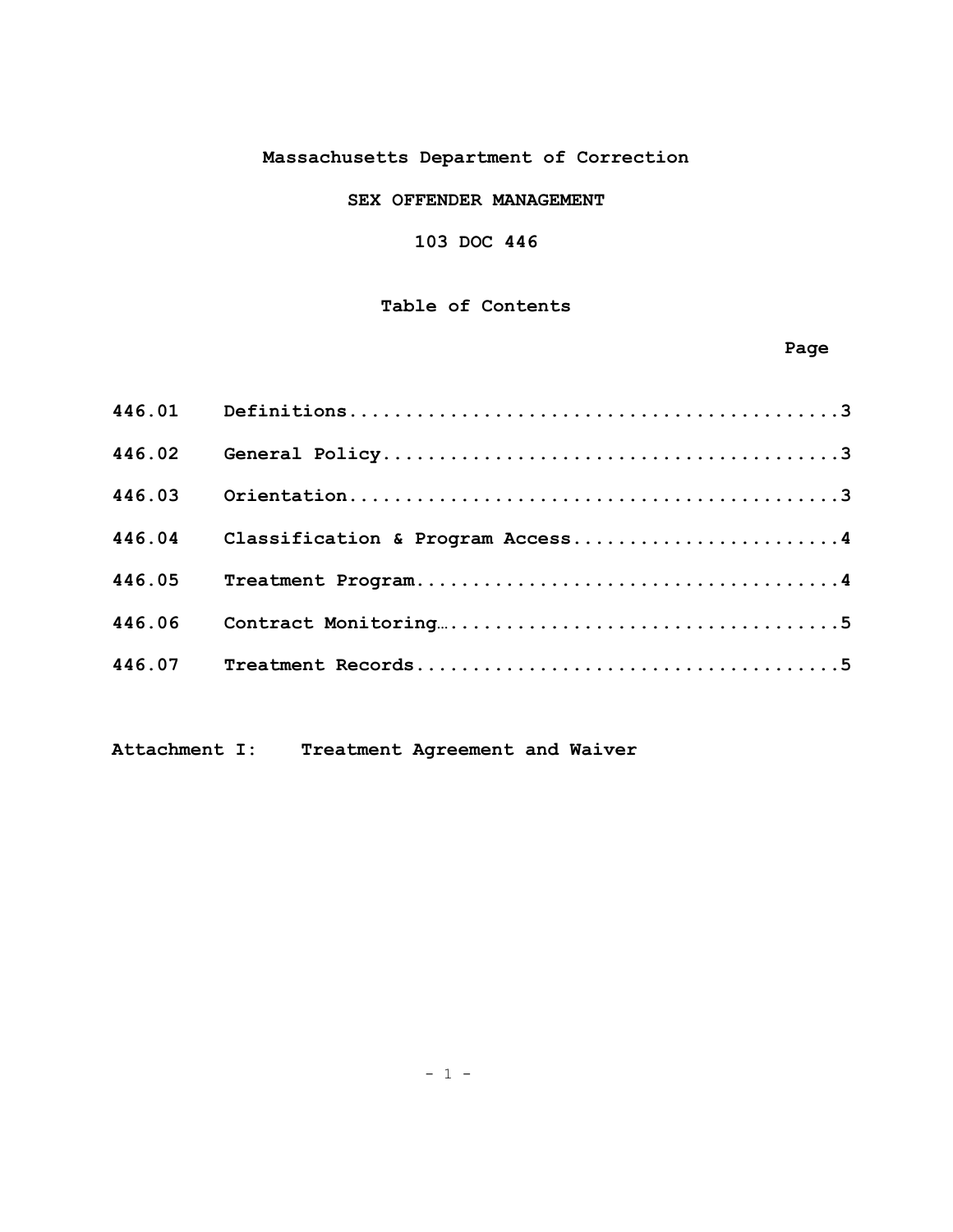| MASSACHUSETTS DEPARTMENT OF    | DIVISION: PROGRAM SERVICES |
|--------------------------------|----------------------------|
| <b>CORRECTION</b>              |                            |
| TITLE: SEX OFFENDER MANAGEMENT | NUMBER: 103 DOC 446        |
|                                |                            |

- **PURPOSE:** The purpose of this policy is to establish Department of Correction policy for the treatment of sex offenders from commitment to release.
- **REFERENCES:** M.G.L., Chapter 124, section 1 (a), (b), (c), (e),  $(f)$ ,  $(g)$ ,  $(k)$  and  $(1)$ , Chapter 127, sections 48 and 49, Chapter 22C, section 37, and Chapter 6, section 178 and Chapter 123A, and St. 1990, c. 150, §§ 104 and 304.
- **APPLICABILITY:** Staff/Inmates except persons currently committed as sexually dangerous persons (SDPs) or temporarily committed pursuant to the provisions of G.L. c. 123A.

### **PUBLIC ACCESS:** Yes

**LOCATION:** DOC Central Policy File/Institutional Policy File, Inmate Library.

## **RESPONSIBLE STAFF FOR IMPLEMENTATION AND MONITORING OF POLICY:**

Deputy Commissioner, Clinical Services and Reentry Division, Assistant Deputy Commissioner Clinical Services, Director of Behavioral Health, Superintendents

#### **EFFECTIVE DATE: 10/29/2019**

**CANCELLATION:** This policy cancels all previous departmental or institutional policies, policy statements, bulletins, and rules and procedures regarding sex offender management that are inconsistent with this policy.

#### **SEVERABILITY CLAUSE:**

If any part of this policy is, for any reason held to be in excess of the authority of the Commissioner, such decision will not affect any other part of this policy.

#### **PRIVATE RIGHT OF ACTION:**

Nothing contained herein is intended to confer, or shall be interpreted as conferring, a private right of action for enforcement or damages.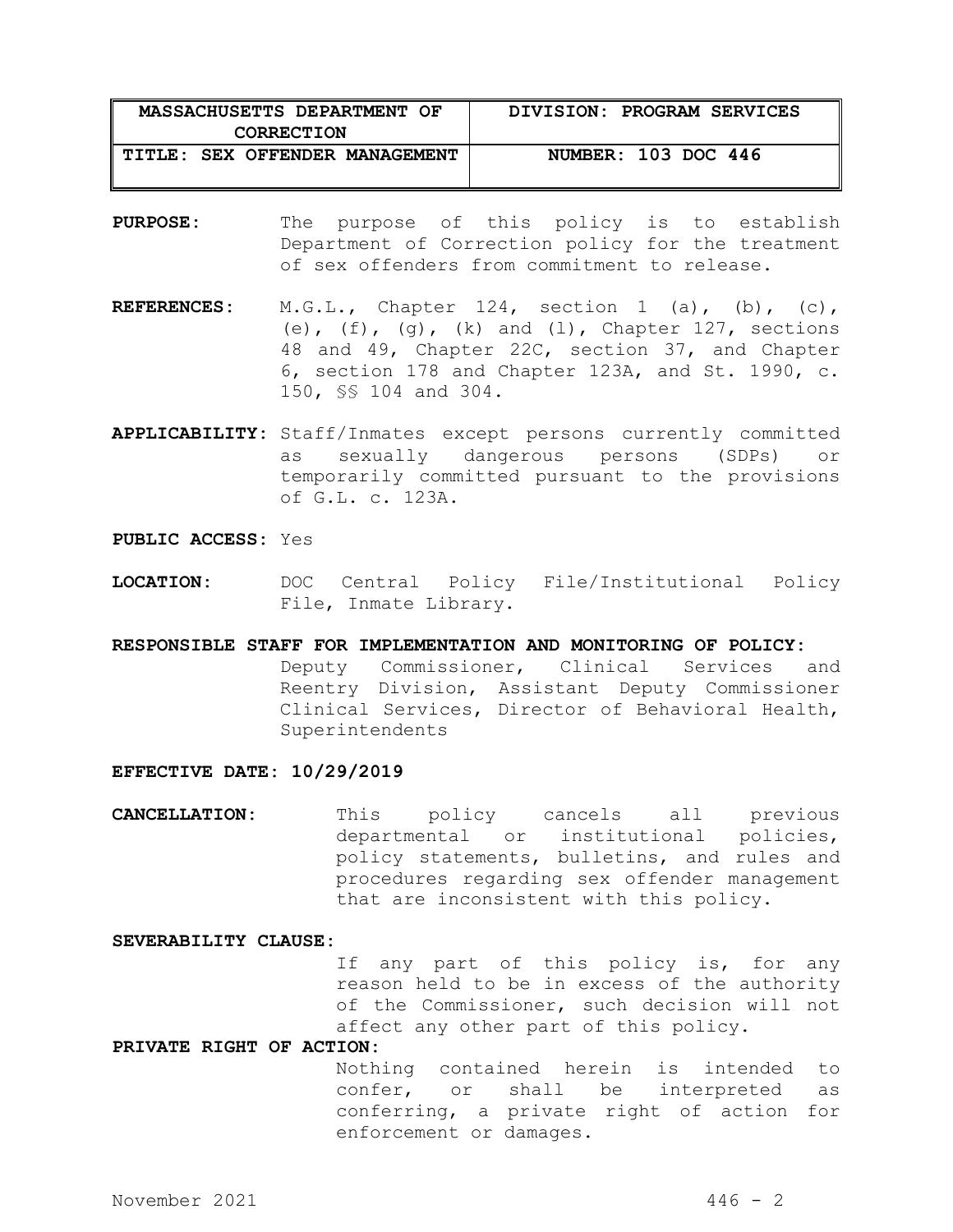### **446.01 Definitions**

Assistant Deputy Commissioner, Clinical Services (ADC)- The executive staff person who reports to the Deputy Commissioner of Clinical Services and Reentry. The duties of the ADC include, but are not limited to, the management of the Health Services Division, the development of health care policies and the oversight of the Department's health services contracts. The ADC is the designated Correctional Health Authority as provided by 103 DOC 601.01.

Director of Behavioral Health- The Health Services Division clinician who reports to the Assistant Deputy Commissioner of Clinical Services and is responsible for the management and oversight of the Department's mental health care Services.

Inmate Management System ("IMS") - The Department of Correction's automated information system that provides processing, storage and retrieval of inmate related information needed by Department personnel and other authorized users within the criminal justice system.

Sexually Dangerous Person ("SDP"): Any person adjudicated by a court of the Commonwealth to be a sexually dangerous person pursuant to M.G.L. c. 123A and civilly committed to the Department's custody for one day to life, whether or not that person is also serving a criminal sentence.

Sex Offender - An inmate (1) who has ever been convicted of a sex offense defined by M.G.L. c. 6, § 178C, regardless of whether the inmate will be required to register with the Sex Offender Registry Board upon release from custody; (2) who has ever been adjudicated as a youthful offender or as a delinquent juvenile by reason of a sex offense defined by M.G.L. c. 6, § 178C, regardless of whether the inmate will be required to register with the Sex Offender Registry Board upon release from custody; or (3) who has previously been adjudicated as an SDP but has been deemed to be no longer sexually dangerous by a court of the Commonwealth and who continues to serve a criminal sentence in a Department facility.

Sex Offender Treatment(SOT) Provider - The vendor that contracts with the Department of Correction to provide sex offender treatment services at institutions designated by the Department of Correction.

## **446.02 General Policy**

The Department of Correction is committed to the treatment of those individuals who are identified as sex offenders as defined in 103 DOC 446 Sex Offender Management.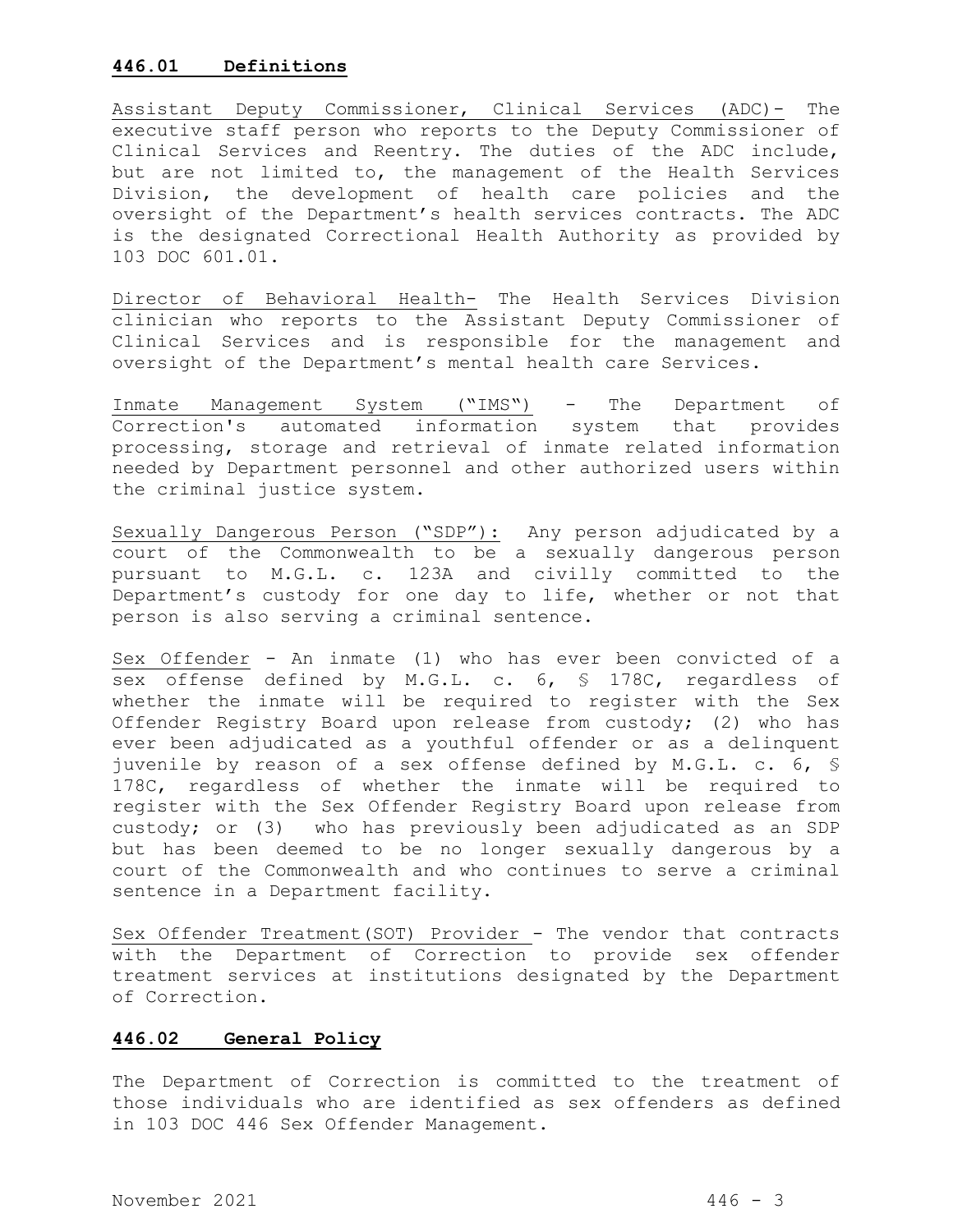### **446.03 Orientation**

- 1. Inmates identified as sex offenders entering the correctional system for the first time shall receive an initial orientation to the institution that includes a sex offender specific treatment description within thirty (30) calendar days of admission.
- 2. Sex offenders transferred from other institutions within the correctional system shall receive orientation to the new institution that includes a sex offender specific treatment description within seven (7) calendar days of transfer.
- *3.* Inmates whose sex offender status was not determined upon commitment shall receive a sex offender specific orientation treatment description once they have been identified as a sex offender pursuant to *103 DOC 447 Sex Offender Identification.*
- 4. The inmate will be provided informational materials regarding the description and accessibility of the SOT at the time of Admission per 103 DOC 401, Booking and Admission. The sex offender specific orientation materials shall include a description of sex offender treatment, eligibility, expectations and enrollment information.
- 5. At Facilities designated by the Department, the SOT Provider shall provide a semi-annual orientation designed to engage treatment-eligible Inmates who are resistant to sex offender treatment and monthly orientations to noncivilly committed Inmates at the Treatment Center who are resistant to sex offender treatment. The orientation shall include, at a minimum, a description of the purpose of sex offender specific treatment and a description of the structure and expectations of the SOT.
- 6. Participation in orientation shall be documented in the Orientation Checklist screen in IMS.

## **446.04 Classification & Program Access**

- 1. Inmates identified as sex offenders shall be eligible for participation in the SOT at five years to their earliest release date.
- 2. Any inmate who is not identified as a sex offender in 103 DOC 446.01 may apply to participate in the sex offender treatment program.
- 3. Inmates who agree to participate in the SOT shall read and sign the Treatment Agreement form (Attachment I).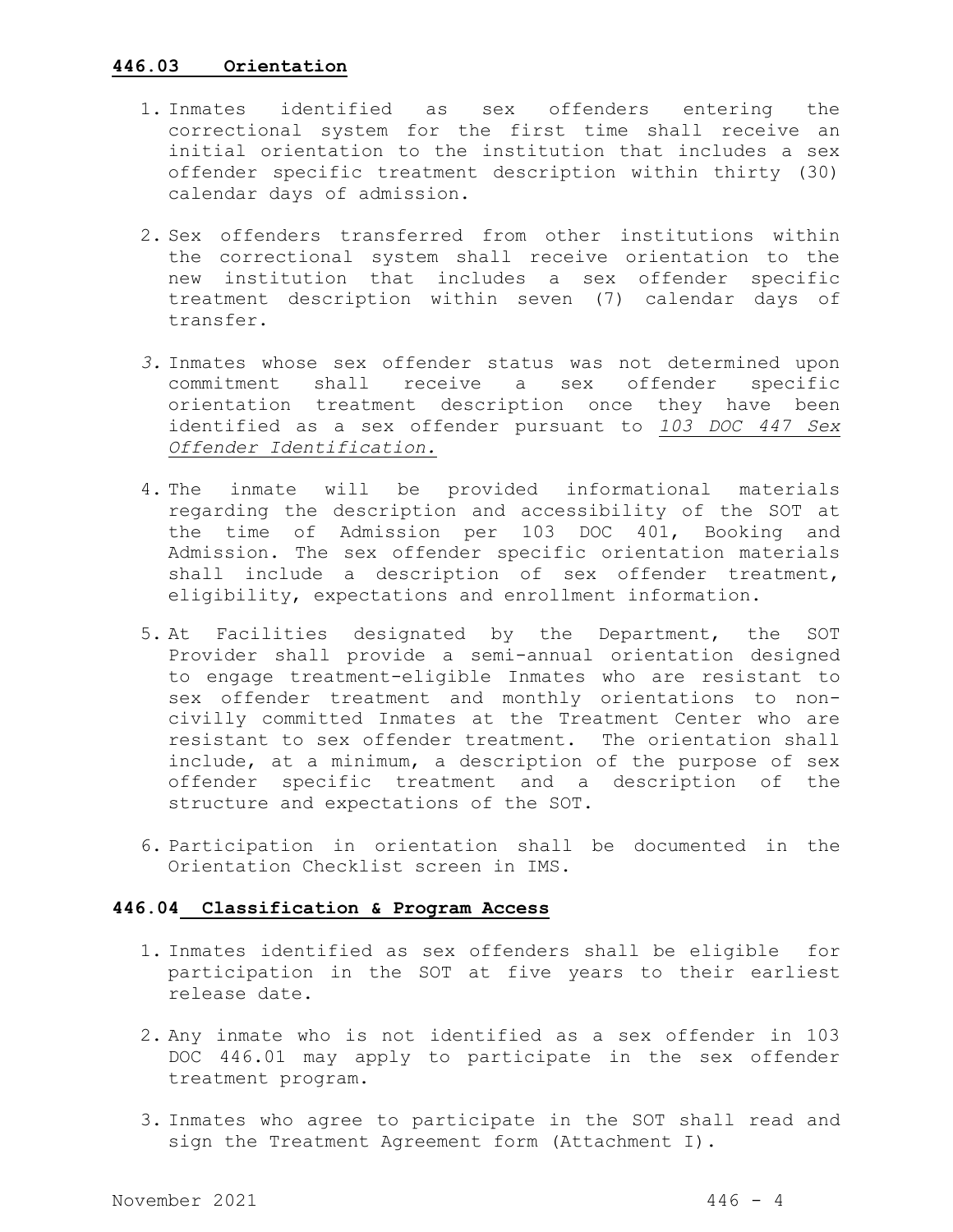- 4. Inmates who agree to participate in SOT and who are housed at facilities where SOT is not available shall be scheduled to appear before a classification board within thirty (30) calendar days of signing the Treatment Agreement form for consideration of placement in a Department facility where SOT is available.
- 5. Inmates participating in the SOT motivation and engagement phase who receive a recommendation from the SOT Provider to continue treatment at the Massachusetts Treatment Center shall be scheduled to appear before a classification board within thirty (30) calendar days of the recommendation for consideration of placement.
- 6. Inmates who complete SOT at the Massachusetts Treatment Center shall be scheduled to appear before a classification board within thirty (30) calendar days of completion for consideration of placement in a Department facility where maintenance programming is available.
- 7. In an effort to enhance treatment compliance, sex offenders who refuse to participate in SOT may be subject to loss of job, housing and seniority.

### **446.05 Treatment**

- 1. SOT shall be facilitated solely by the SOT Provider at sites determined by the Department. SOT shall include nonresidential and residential programming.
- 2. SOT shall also include maintenance programming at sites determined by the Department for sex offenders who have completed SOT. The goal of maintenance programming is to keep sex offenders engaged in treatment throughout their incarceration.
- 3. The SOT Provider shall work collaboratively with communitybased sex offender treatment providers to provide sex offenders with referrals to treatment providers in the community upon release. All referrals and outcomes shall be documented in the IMS Reentry Planning screen.

# **446.06 Contract Monitoring**

- 1. The Assistant Deputy Commissioner of Clinical Services in conjunction with the Director of Behavioral Health shall be responsible for contract compliance and monitoring the overall quality of sex offender treatment.
	- a. The Director of Behavioral Health shall designate staff in the Department of Correction's Health Service Division to conduct systematic audits of SOT at each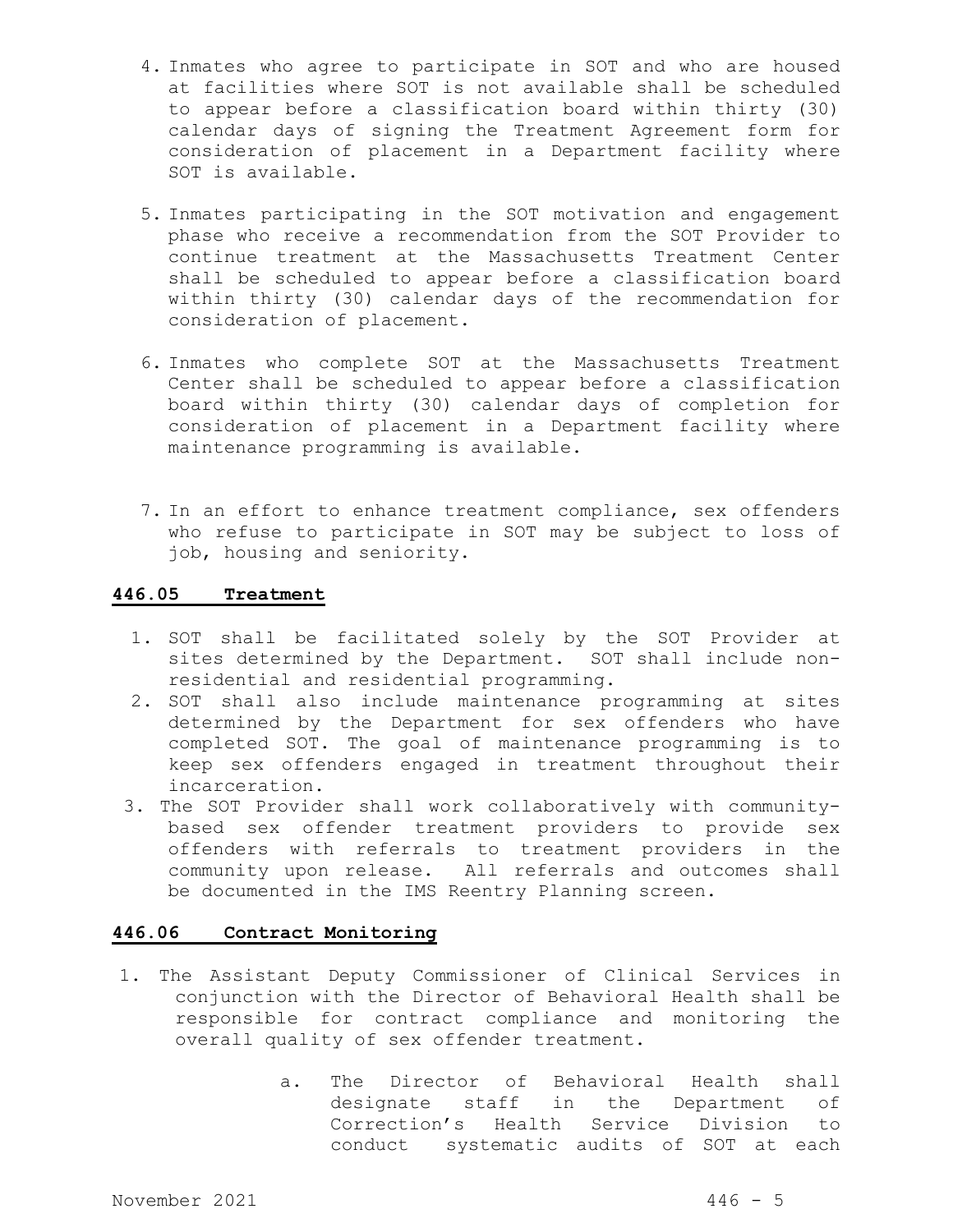facility in which the program is offered, in order to evaluate the access, quality and appropriateness of care for participants. The auditors shall provide a written summary of the findings to the Assistant Deputy Commissioner of Clinical Services, the Director of Behavioral Health, and the Superintendent at each facility where SOT is offered.

# **446.07 Treatment Records**

- 1. The SOT Provider shall maintain a treatment file for each sex offender involved in SOT. The treatment file shall be initiated when the sex offender begins treatment and shall be updated as the sex offender participates in SOT. The treatment file shall be maintained at the institution where the sex offender is housed while participating in SOT. The treatment file shall be the property of the Department of Correction, and shall consist of all documents, records, treatment assignments, data, etc., generated as a result of the sex offender's participation in treatment. When a sex offender is transferred to a facility where SOT is offered, the treatment file shall also be transferred to the receiving facility. If the sex offender is transferred to a facility where SOT is not offered, his/her treatment file shall be forwarded to the Massachusetts Treatment Center for central filing.
- 2. Dissemination of SOT records shall be in accordance with 103 CMR 157, *Regulations Governing Access to and Dissemination of Evaluative Information*, and 103 CMR 153, *C.O.R.I.*
- 3. In preparation for a sex offender's review by the Massachusetts Parole Board, the SOT Provider shall prepare a form detailing the sex offender's status in SOT. Such reports shall be submitted to the institution parole officer one month prior to the sex offender's scheduled parole hearing.